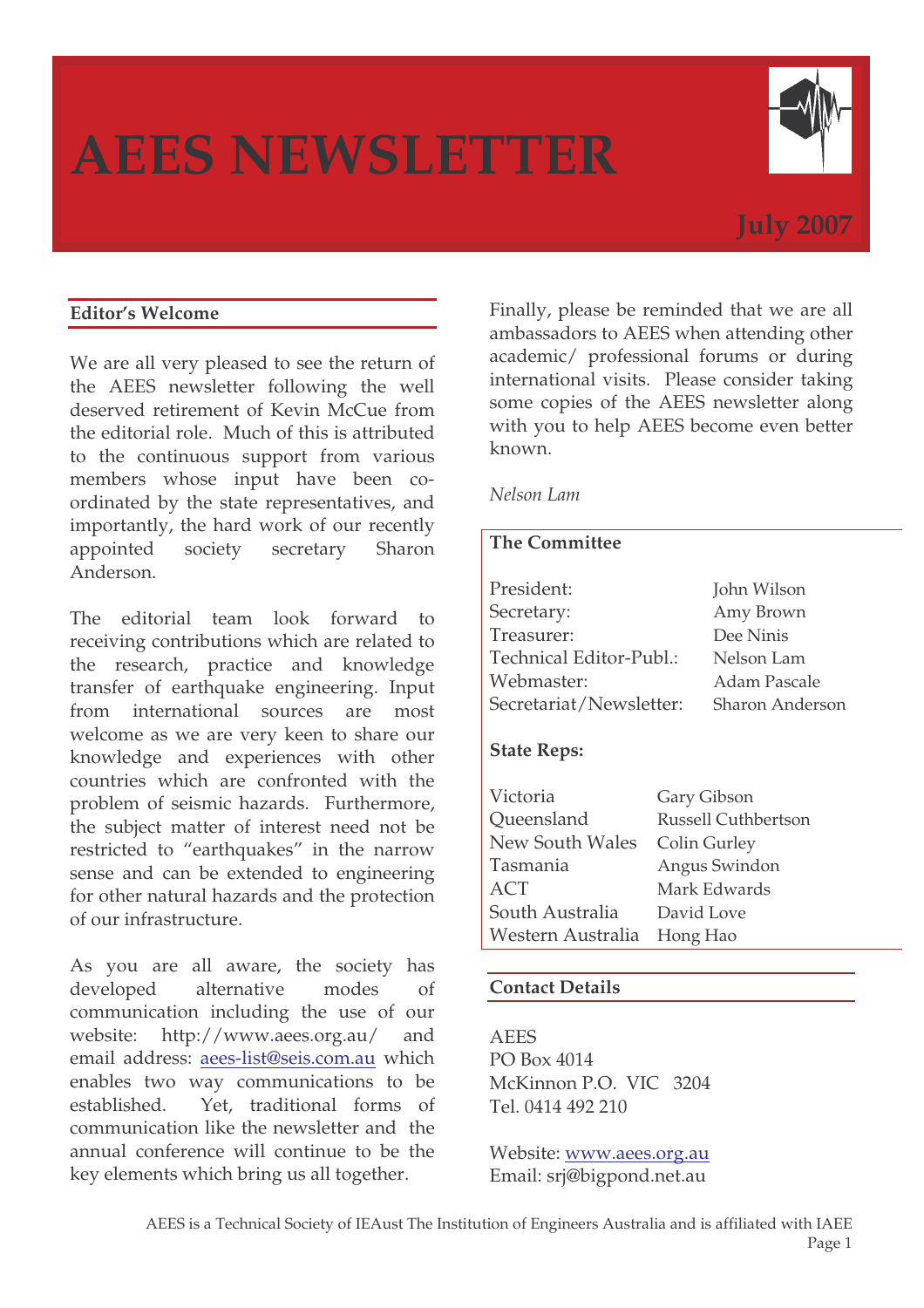Welcome and greetings to all our members to the second edition of the newsletter for 2007.

The annual AEES conference will be held in Wollongong, 23-25 November, a date for the diary. Geoff Pryke, a consulting engineer with good association with the Illawarra Structural Branch of Engineers Australia is heavily involved with the organizing in Wollongong with assistance from the Melbourne Executive for the technical program development. The annual conference is our flagship event and provides a great opportunity for sharing and discussing the latest developments in seismology, earthquake engineering and related fields such as blast engineering, USAR, insurance and emergency response management. We hope to see you there.

The updated Earthquake Loading Standard AS1170.4 and AS3700 Appendix AA (earthquake clauses for masonry structures) have been approved by the various Standards Australia committees. Half day workshops on the new Standard were presented during June to around 150 engineers in Melbourne, Sydney, Brisbane, Perth and Adelaide. We are hopeful that the updated Standard will be published shortly by Standards Australia (proof check has been done, so we must be close) and 'called up' in the BCA as part of the Building Regulations for 2008, following the Regulation Impact Statement, commissioned by the ABCB.

Level 2 training of around 15 USAR Engineers is scheduled for Melbourne 26/27 July with our NZ colleagues Dave Brunsdon and Des Bull providing the facilitation. This training is well supported and sponsored by the Melbourne Fire Brigade and follows the Level 1 training of around 35 engineers in Melbourne in June 2005 and the Level 1&2 training of around 12 engineers in Adelaide in 2004. The aim is to have engineers trained to support the respective USAR task forces in each state.

Many thanks to Nelson and our secretariat Sharon Anderson and all the contributors to this newsletter. We look forward to seeing you in Wollongong later this year.

John Wilson AEES President

#### **Earthquake Risk Modeling Software**

Geoscience Australia has posted an opensource alpha-release version of their earthquake risk modeling software (EQRM) on SourceForge. The EQRM is capable of earthquake scenario ground motion and scenario loss modeling as well as probabilistic seismic hazard (PSHA) and risk (PSRA) modeling. The program can be used for hazard or risk analyses in any region of the world by supplying appropriately formatted input files. Source code is also supplied so advanced users can modify individual components to suit their needs. The EQRM is a product of Geoscience Australia, an Australian Government Agency.

Download:

|          | https://sourceforge.net/projects/eqrm |
|----------|---------------------------------------|
| Contact: | David Robinson                        |
|          | david.robinson@anu.edu.au ;           |
| or       | david.robinson@ga.gov.au)             |
|          |                                       |

**News from S.A. (David Love)**

#### **Scram Jet Detection**

A scramjet was successfully tested at the Woomera Range recently. Three Echo seismographs were placed about 100km apart around the estimated landing zone to detect the 1.5 tonne remains hitting the ground. After being delayed 10 days, it was well off course, and broke up at about 25km altitude, at which point the radar signal was lost. One Echo recorded the landing. The seismogram shows a clear P, S and ground roll for the first piece, less clear arrivals for the second piece and evidence of a few other pieces. With an S-P time of only 2.3 sec, and low velocity sediments in the region, it probably landed only 3 to 4 km from the recorder.

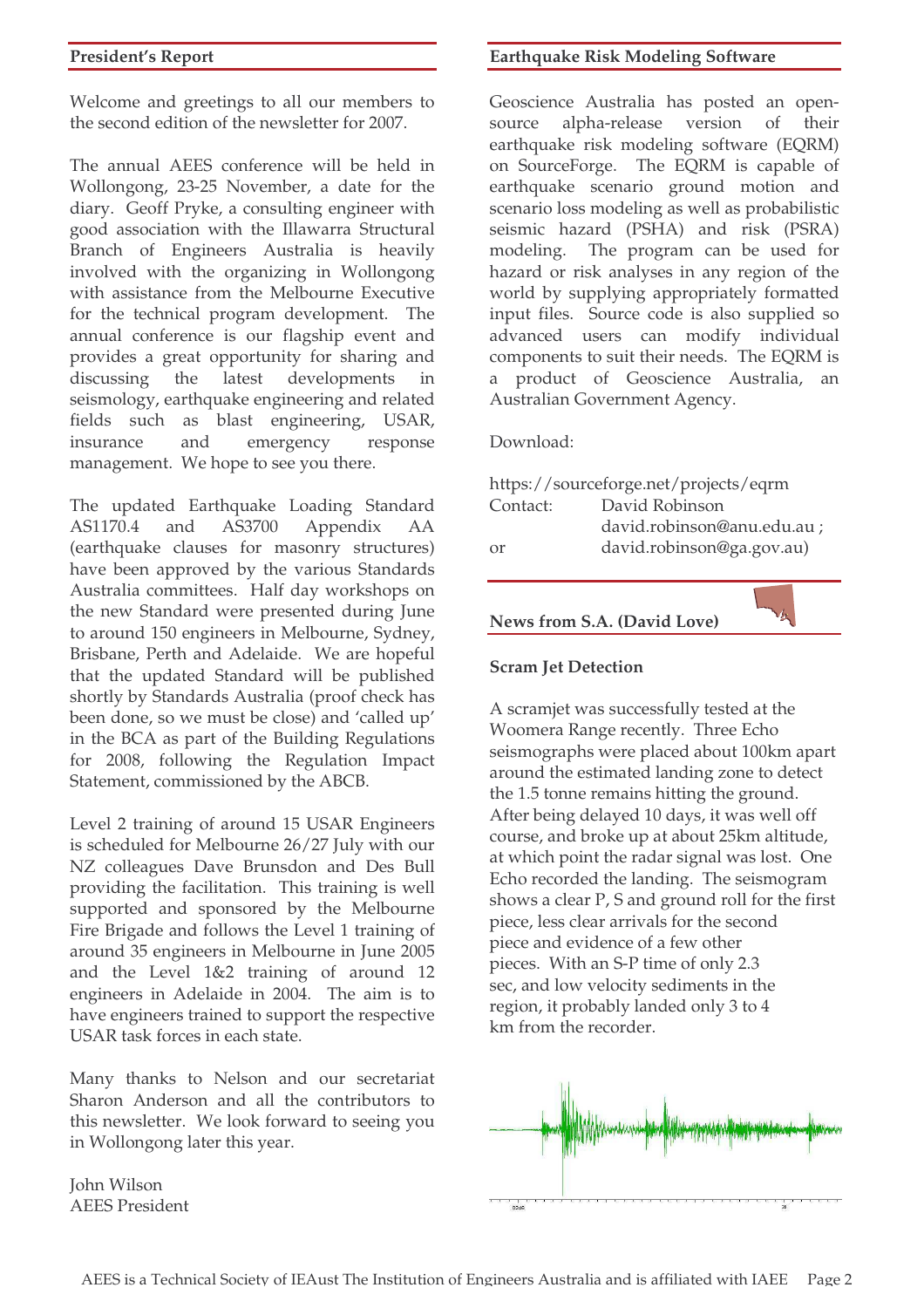## **SA Earthquake activity**

During June and July the new seismograph network recorded increased local activity. Earthquakes of magnitude 2.5 east of the Barossa, 2.8 at Aldinga, 3.1 north of Jamestown, 2.8 at Cape Jervis, and 3.0 offshore from Beachport triggered the new system. Three of these earthquakes were even recorded by some of the metropolitan stations installed to estimate amplification. The newly installed station on the soft saturated sediments of Torrens Island (northeast of Adelaide) actually gave lower horizontal velocities than the firmer sediments to the east of Adelaide. The seismgram below shows north axes from Payneham (upper) and Torrens Island (lower) for the Barossa Ml 2.5 event about 80km away.



# **From Adelaide University**

Jerry Vaculik is completing his PhD on the **Seismic behaviour of unreinforced masonry walls in bending** this year. He presented at the Mt Gambier conference, 2004 paper 18. He is now testing the last of his half-scale brick walls on the shaking table which are replicas of fullscale walls he tested previously with static airbag tests. He hopes to verify that the static airbag tests are representative of true dynamic loading, so that the numerical models he has developed for the full scale walls (with Nelson Lam at Melbourne) can be used to predict various earthquake loading scenarios.

#### Recent publication:

Vaculik, J, Griffith, MC, Lam, NTK, Wilson, J and Lumantarna, E (2007). "Cyclic tests of brick masonry walls in bending," *Earthquake Engineering and Structural Dynamics*, John Wiley and Sons, 36(6): 801 - 821.

**News from W.A. (Hong Hao)**

**Associate Professor Nawawi Chouw**

from Okayama University, Japan came to UWA as a Gledden Senior fellow since May 2006. He has been working with Prof. Hong Hao to study spatial ground motion effects on relative responses of bridge structures (pounding between adjacent decks and unseating of decks) with soil-structure interaction effects. The research has resulted in two recently accepted journal publications in International Journal of Engineering Structures: "Significance of SSI and nonuniform near-fault ground motions in bridge response I: Effect on response with conventional expansion joint" and "II: Effect on response with modular expansion joint".

Nawawi has resigned from Okayama University. He will take up an Associate Professor position in the University of Auckland in New Zealand from 1 July 2007. He will continue to collaborate with Hong on research work in earthquake engineering and wave propagation. Their recent objective is to finish off a few more journal papers on study of the effects of the combined ground motion spatial variation and soil-structure interaction on bridge responses, and their implications on the new Japanese highway design code published in 2004, the only design code in the world that explicitly considers the ground motion spatial variation effects on bridges.

Nawawi has attended two previous AEES conferences, and is expected to come to more AEES conferences after joining the University of Auckland.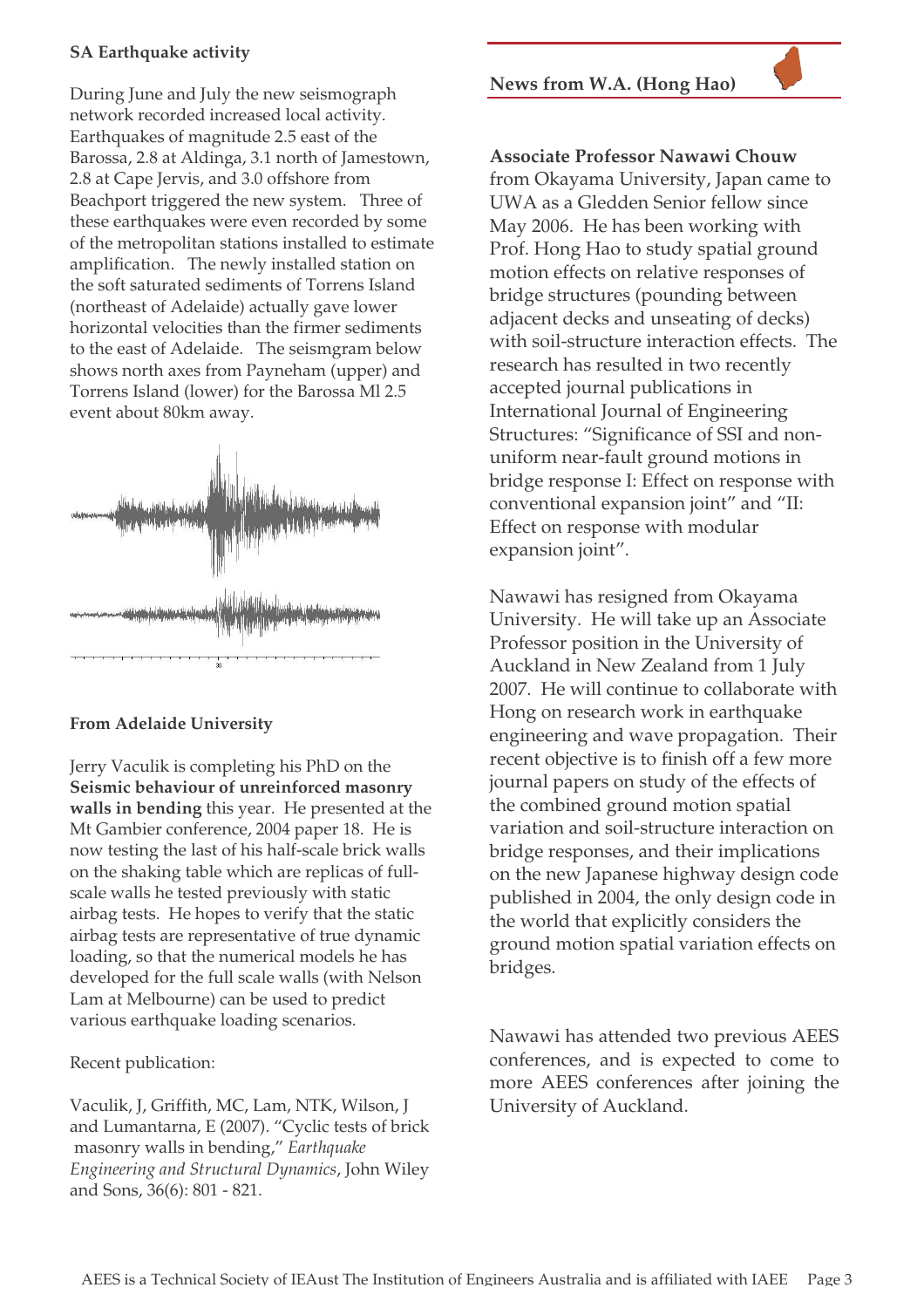# **Canadian Visit**

Hong Hao spent two months (December 2006 and January 2007) in the Canadian Bridge Research Institute in Carleton University, Canada to study the nonlinear seismic responses of the Confederation Bridge to spatially varying earthquake ground motions. During the two months, he simulated about 900 spatially varying ground motion time histories according to the recently proposed design spectrum for the new Canadian design code. The simulated ground motions are now used as input to analyze dynamic responses of the Confederation Bridge.

# **Recent Earthquake in Pu'er Yunan Province, China**

At approx. 5:00am on 3 June 2007, a Richter scale 6.4 earthquake hit Pu'er city, in southern Yunan province, China. The quake killed 3 and injured 562. In the following three days, 1778 aftershocks were recorded with 39 of them larger than ML3.0. The tremor was felt as far as 300 km away from the epicentral area. The estimated damage was 2.5 billion yuan (approximately AUD400 million). More than 1 million people in the area are affected by the quake.

Yunan province in southeast China is the seismically most active region in China. According to the Seismological Bureau of Yunnan Province, 9 earthquakes of magnitude larger than ML5.0 had occurred in the area within a radius of 50 km since 1970. The largest one was on 15 March 1979, with a magnitude ML6.8.



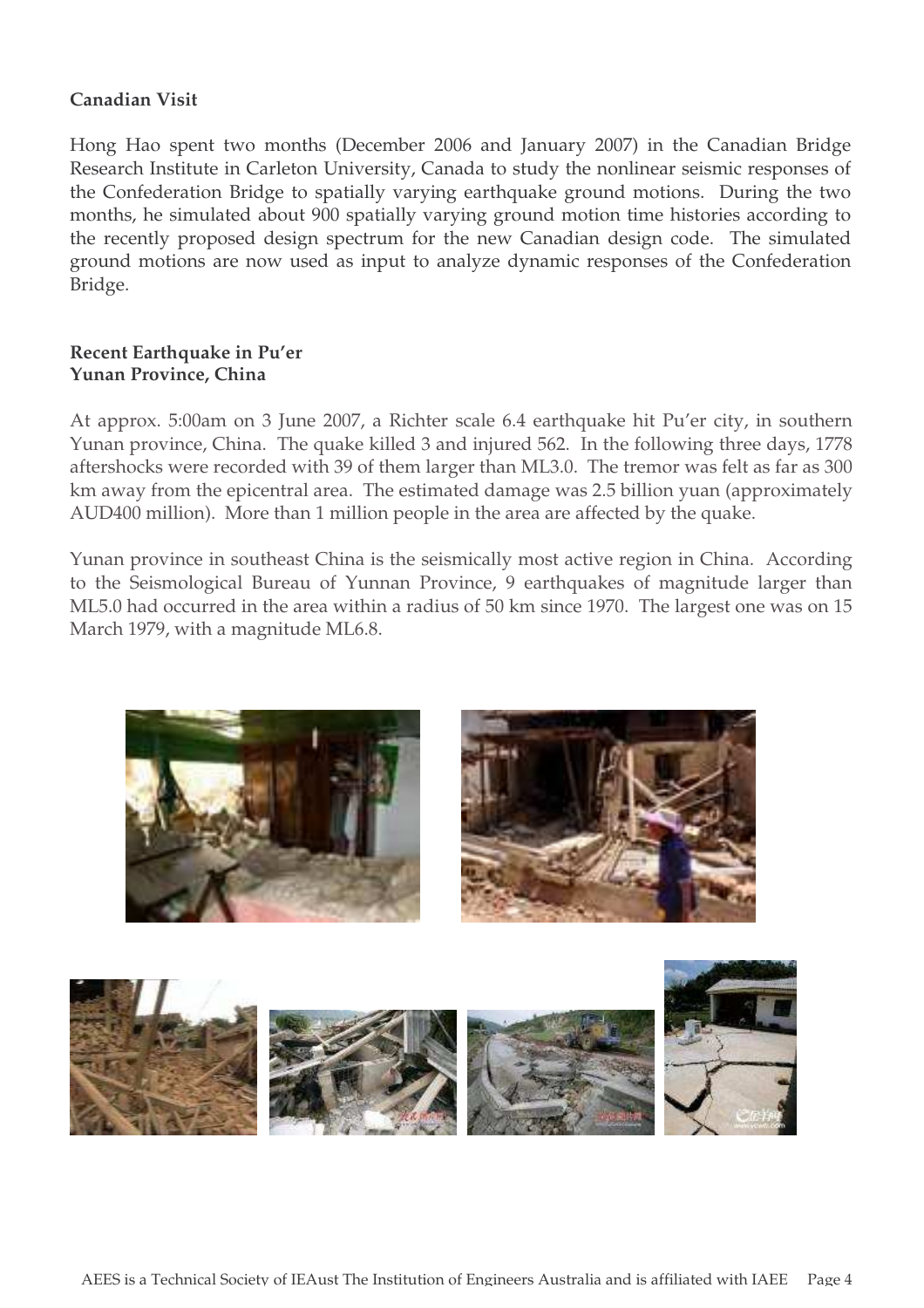# **Australian Earthquakes 1 Jan – 10 Jun 2007, M**≥**2.5 (Kevin McCue)**

| Date            | <b>Time</b> | Lat                  | Long °E | Z km             | M                | Location                  |
|-----------------|-------------|----------------------|---------|------------------|------------------|---------------------------|
|                 | <b>UTC</b>  | $\mathsf{^{\circ}S}$ |         |                  | mb               |                           |
| Jan             |             |                      |         |                  |                  |                           |
| 01              | 1418        | 31.05                | 138.55  | 17               | 2.7              | <b>Blinman SA</b>         |
| $\overline{03}$ | 2227        | 38.51                | 146.32  | 10               | 3.0              | Boolarra South Vic        |
| $\overline{07}$ | 1357        | 40.50                | 143.76  | 10               | 3.7              | S King Is                 |
| $\overline{12}$ | 2029        | 20.83                | 144.94  | 6                | $\overline{3.0}$ | Torrens Ck QLD            |
| 17              | 0820        | 32.74                | 138.21  | $\Omega$         | 2.7              | NE of Melrose SA          |
| 28              | 2031        | 30.80                | 138.62  | $\overline{10}$  | $\overline{3.5}$ | SE of Leigh Ck SA         |
| Feb             |             |                      |         |                  |                  |                           |
| 04              | 0107        | 19.78                | 133.91  | 5                | 2.7              | <b>SW Tennant Ck NT</b>   |
| $\overline{05}$ | 1717        | 19.29                | 125.41  | $\overline{5}$   | $\overline{3.0}$ | Gt Sandy Desert WA        |
| 05              | 1731        | 19.30                | 125.44  | 6                | 2.7              | <b>Gt Sandy Desert WA</b> |
| $\overline{09}$ | 1634        | 17.82                | 123.61  | $\overline{15}$  | $\overline{3.2}$ | S Derby WA                |
| $15*$           | 1538        | 25.97                | 113.28  | $\overline{19}$  | 5.3              | Shark Bay WA              |
| 17              | 1344        | 17.90                | 126.62  | $\overline{0}$   | 3.3              | E Fitzroy Crossing WA     |
| 18              | 1004        | 38.62                | 146.32  | 11               | $3.4\,$          | NE Foster Vic             |
| $\overline{27}$ | 2106        | 38.58                | 145.89  | 10               | 2.5              | Tarwin Vic                |
| 28              | 2022        | 18.72                | 123.23  | 16               | $\overline{3.5}$ | Gt Sandy Desert.          |
| Mar             |             |                      |         |                  |                  |                           |
| 02              | 1019        | 23.52                | 136.70  | $\Omega$         | 3.6              | E Alice Springs NT        |
| 06              | 0407        | 29.93                | 124.34  | $\Omega$         | 3.9              | Gt Victoria Desert WA     |
| 06              | 0957        | 36.62                | 151.02  | 20               | 3.0              | NE Pambula NSW            |
| $08*$           | 0234        | 37.85                | 145.74  | 10               | $\overline{3.6}$ | S Warburton Vic           |
| $\overline{08}$ | 1212        | 27.99                | 124.33  | 10               | 2.6              | Yeo Lake WA               |
| 16              | 0612        | 39.52                | 145.59  | 10               | 3.1              | <b>Bass Strait</b>        |
| $\overline{30}$ | 1752        | 33.39                | 116.27  | $\boldsymbol{0}$ | 2.5              | <b>SE Collie WA</b>       |
| $\overline{30}$ | 1906        | 30.38                | 136.75  | $\overline{12}$  | 2.5              | N Woomera SA              |
| Apr             |             |                      |         |                  |                  |                           |
| 07              | 1154        | 19.77                | 133.93  | 10               | 2.6              | Tennant Ck NT             |
| $11*$           | 0058        | 34.25                | 151.01  | $\overline{20}$  | $\overline{3.0}$ | <b>NE Wollongong NSW</b>  |
| $\overline{25}$ | 1920        | 18.16                | 127.14  | $\overline{0}$   | 2.8              | E Fitzroy Crossing WA     |
| $\overline{25}$ | 2027        | 18.12                | 127.15  | $\overline{0}$   | 3.0              | E Fitzroy Crossing WA     |
| $\overline{28}$ | 0853        | 24.97                | 151.41  | 10               | 2.8              | Monto Qld                 |
| 29              | 0604        | 34.88                | 148.61  | $\mathbf{1}$     | 2.6              | NW Burrinjuck NSW         |
| May             |             |                      |         |                  |                  |                           |
| $08$            | 1805        | 39.06                | 144.70  | 18               | 2.6              | <b>Bass Strait Vic</b>    |
| $\overline{22}$ | 1930        | 29.78                | 142.05  | 10               | $\overline{3.4}$ | Tibooburra NSW            |
| 28              | 1423        | 37.66                | 151.52  | $10\,$           | 2.5              | SE Pambula NSW            |
| 28              | 1809        | 38.36                | 145.54  | 19               | 2.6              | Coronet Bay Vic           |
| Jun             |             |                      |         |                  |                  |                           |
| 06              | 0104        | 38.59                | 146.31  | 19               | 2.5              | Foster Vic                |
| 06              | 0809        | 31.39                | 111.65  | $\overline{35}$  | 3.5              | W Perth WA                |
| $\overline{10}$ | 2002        | 36.70                | 146.80  | $\mathbf{0}$     | 2.7              | Victoria                  |

\* reported felt

The number of earthquakes of magnitude 3 or more in the Australian region in the first 5 months of the year was well below average. Whilst numbers were down, energy release for the half year was about average thanks to the magnitude 5.3 earthquake that occurred near Shark Bay Western Australia. No damage was observed but several events, marked with an \*, near urban areas were reported felt. The list was compiled using GA, ES&S, PIRSA, CQU and USGS data.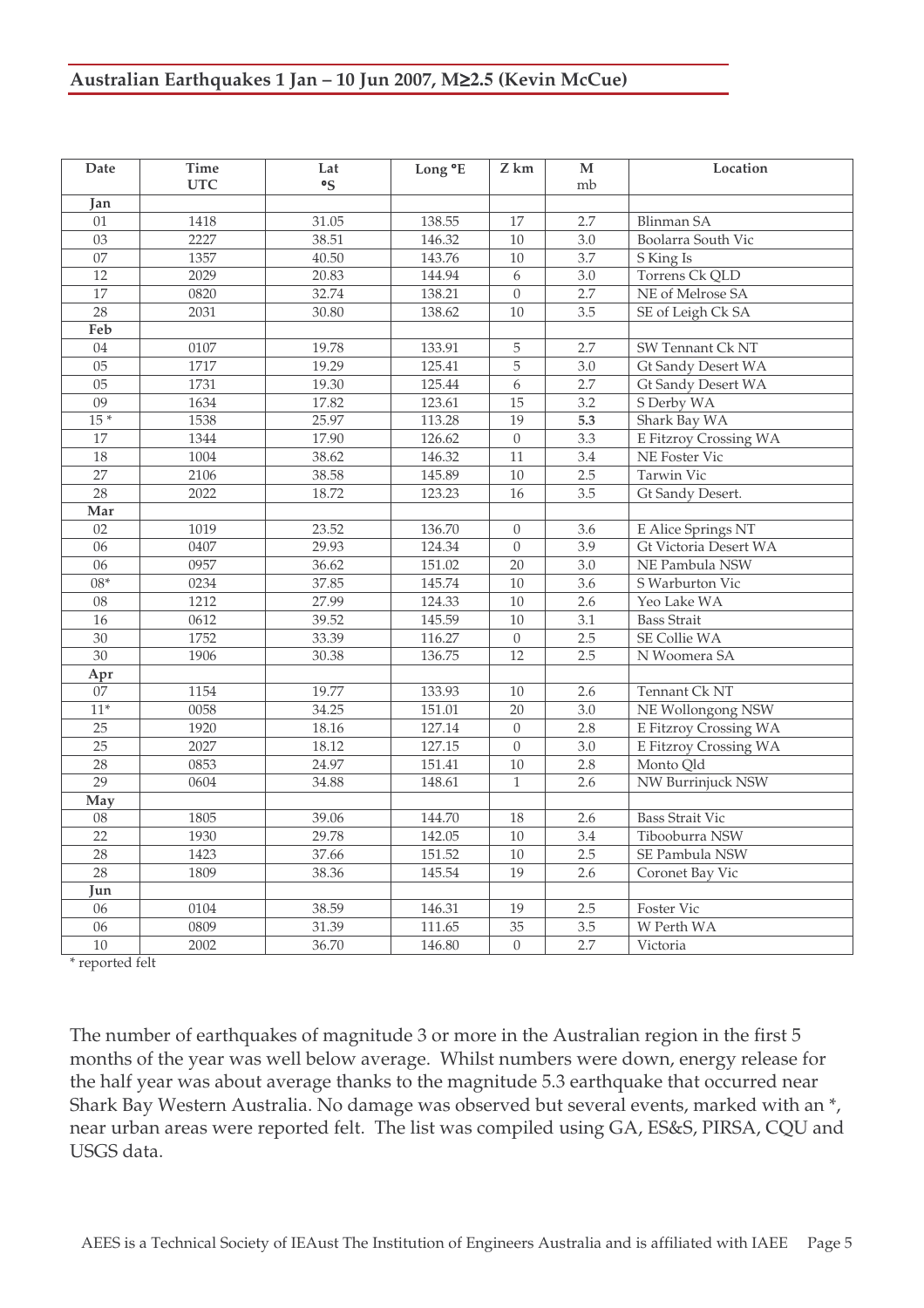#### **BN Gupta Award (2001-2004)**

Following the award of the *Warren Medal* in 2006, Nelson Lam and John Wilson were given the *BN Gupta Award* earlier this year by the *Indian Society of Earthquake Technology*, Roorkee, India in recognition of their contributions through publication of the paper entitled :

#### **Displacement Modelling of Intraplate Earthquakes**

*ISET Journal of Earthquake Technology* Vol.41(1): 15-52.

This paper forms part of a special issue of invited papers surrounding the theme of seismic performance in structures. Prof. Nigel Priestley was guest editor of the issue. The *BN Gupta Award* is given out once every four years.

Congratulations to Nelson & John!

#### **From our Members (Col Lynam)**

#### **Amendment 1 to AS ISO 19005.1-2006 – Document management**

Contributions are sought towards this important topic - long term preservation formats for electronic documents. Engineers and seismologists make use of archival data and other "public documents". Seismograms, weather charts, well logs etc which are recorded and preserved may be covered by this ISO standard (in prep) and some input from this technical society should occur. Such standards will be used by the medium manufacturers and we will end up using such devices without any contribution to their specifications…

Comments are invited on the technical content, wording and general arrangement of the draft. The preferred method for submission of comment is to download the MS Word comment form found at http://www.standards.com.au/

Catalogue/misc/Public Comment Form.doc. This form also includes instructions and examples of comment submission.

#### **Lessons from the Solomans Tsunami Experience (cited 25/06/2007)**

**ScienceNews** Environmental and Life Sciences Macquarie University www.els.mq.edu.au www.els.mq.edu.au/news/sciencenews

Dale Dominey-Howes from the Department of Physical Geography comments:

The Solomon Islands tsunami of April 2 is significant to Australia because for the first time the Australian Tsunami Warning System (ATWS) established following the catastrophic 2004 Indian Ocean disaster was activated, writes Dr Dale Dominey-Howes. The ATWS is costing approximately \$70 million.

The ATWS consists of two components. First is the physical hardware – the actual detection and monitoring equipment. The hardware falls under the joint responsibility of Geoscience Australia which is required to detect, locate and evaluate potential tsunami generating earthquakes and the Bureau of Meteorology (BoM) which is responsible for monitoring deep water tsunami detection buoys and tide gauges in the Pacific and Indian Oceans.

Second is the information and warning component. Where necessary, the BoM issues alert and/or warning messages to Emergency Management Australia (EMA), the State Emergency Services (SES) and media agencies.

When a tsunami has been detected (as on April 2), the BoM runs simulations to determine the probable wave height along our coasts. This information is used by EMA and the SES to determine whether evacuation orders should be issued to local authorities. On April 2, Geoscience Australia successfully determined the location, size and characteristics of the earthquake and the BoM calculated the probability and magnitude of a tsunami. Within 15 minutes, the BoM issued its first advisory message. At this point, the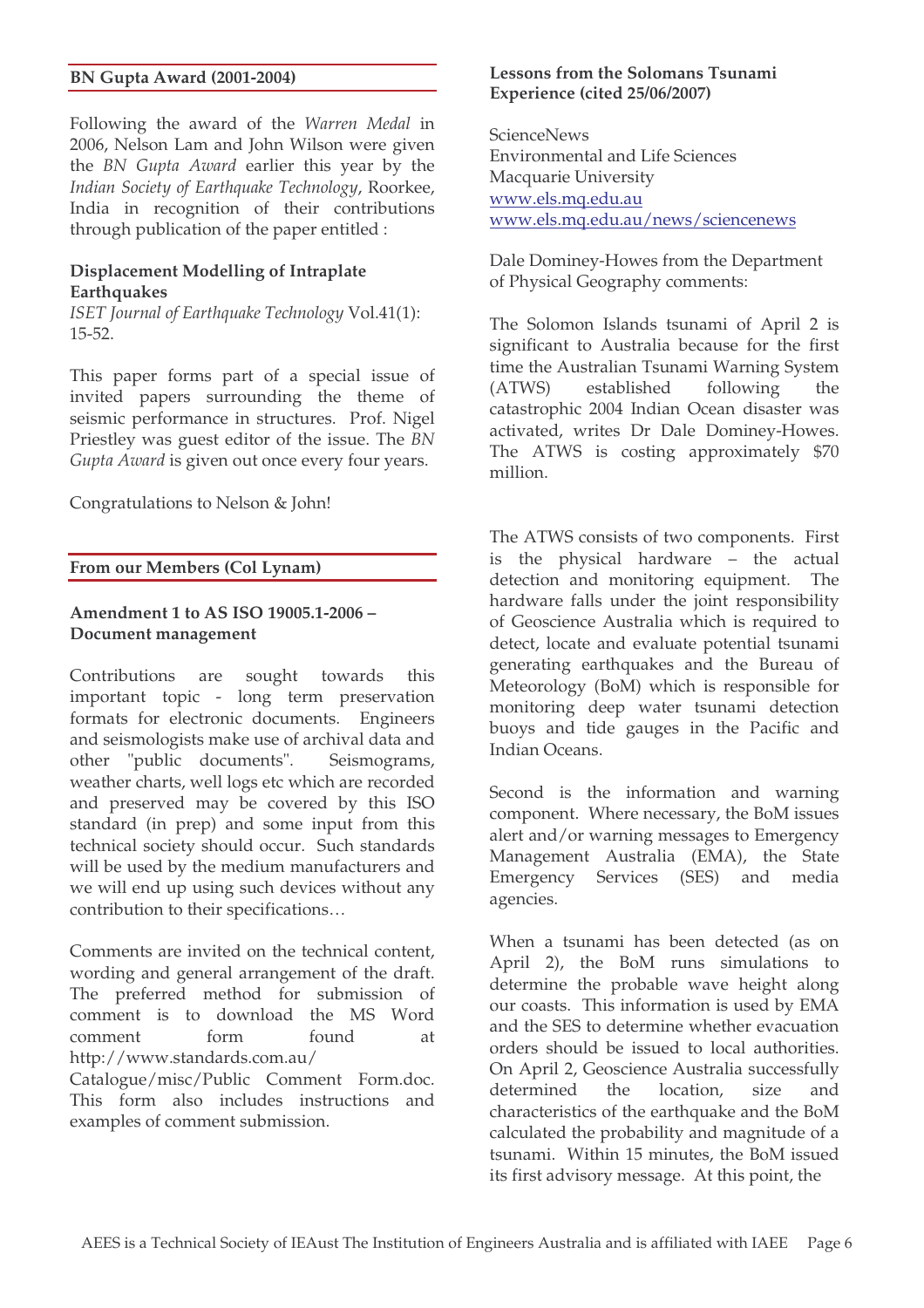NSW State Tsunami Disaster Management Plan was activated.

The NSW SES established its emergency control centre and began following its protocol for contacting key organisations such as surf lifesaving clubs and port authorities along the coastline. Simultaneously, news of a potentially dangerous tsunami spread across all media networks and live streaming of the warning began.

Fortunately for Australia, only a small tsunami affected the eastern seaboard, and no losses occurred.

In the week that followed this event, the media and members of the public rightly asked probing questions about the effectiveness of the ATWS and whether it had performed adequately or, as many in the media reported, had failed.

Such questions should be asked and federal and state authorities are currently engaged in a process of reflection, analysis and learning. However, it is worth noting the following:

1) the physical infrastructure of the ATWS worked very well. Geoscience Aust was able to quickly locate the earthquake and determine its character;

2) the BoM was able to undertake sufficient simulations of the tsunami and issued an alert message within 15 minutes of the event; and

3) transmission of the alert message to EMA, the State SES and media occurred effectively.

However, whilst evacuation orders were issued at specific points along the NSW coastline, the public and the media were confused about the nature, meaning and intent of the alerts and warnings and for most, it was not clear what was happening.

This has taught us two important lessons. First, the physical warning system is not enough in itself to result in a reduction of vulnerability to tsunami. Just because we have a warning system does not mean the job is done. Second, communities need to be educated about tsunami hazard and risk, what alert and warning messages mean, how to react, where to

evacuate and how quickly to respond. Furthermore, the emergency services and the EMA must work urgently to effect community tsunami disaster management planning, identification of safe evacuation zones, testing and evaluation of tsunami warning messages and trialling of these plans with the public.

Since December 2004, the Australian Federal Government, its agencies and the state emergency services have made tremendous efforts towards the development and deployment of an operational ATWS and these efforts are to be congratulated. However, much more work needs to be completed to ensure that the emergency management elements of warning and evacuation are properly developed, communicated to the public and tested. Without the latter, Australia's coastal people remain vulnerable to tsunami and the \$70 million of investment may not be realised.

Dr Dale Dominey-Howes is a senior lecturer in the Department of Physical Geography. He can be contacted via e-mail at dale.dominey-howes@mq.edu.au.

This story was adapted from a story appearing in Macquarie University News May/June 2007.

#### **English earthquake 'similar to 1776 tremor'**

From correspondents in England April 29, 2007 02:00am

Article from: Reuters

SOUTHEAST England was hit by a small earthquake on Saturday that brought down power lines and caused structural damage.

Kent Police worked with emergency services in the coastal town of Folkestone - the area worst hit by the tremor - to handle over 200 emergency calls.

More than 130 firefighters, some using specialist equipment, were deployed.

A 30-year-old woman suffered a minor head and neck injury. There were no reports of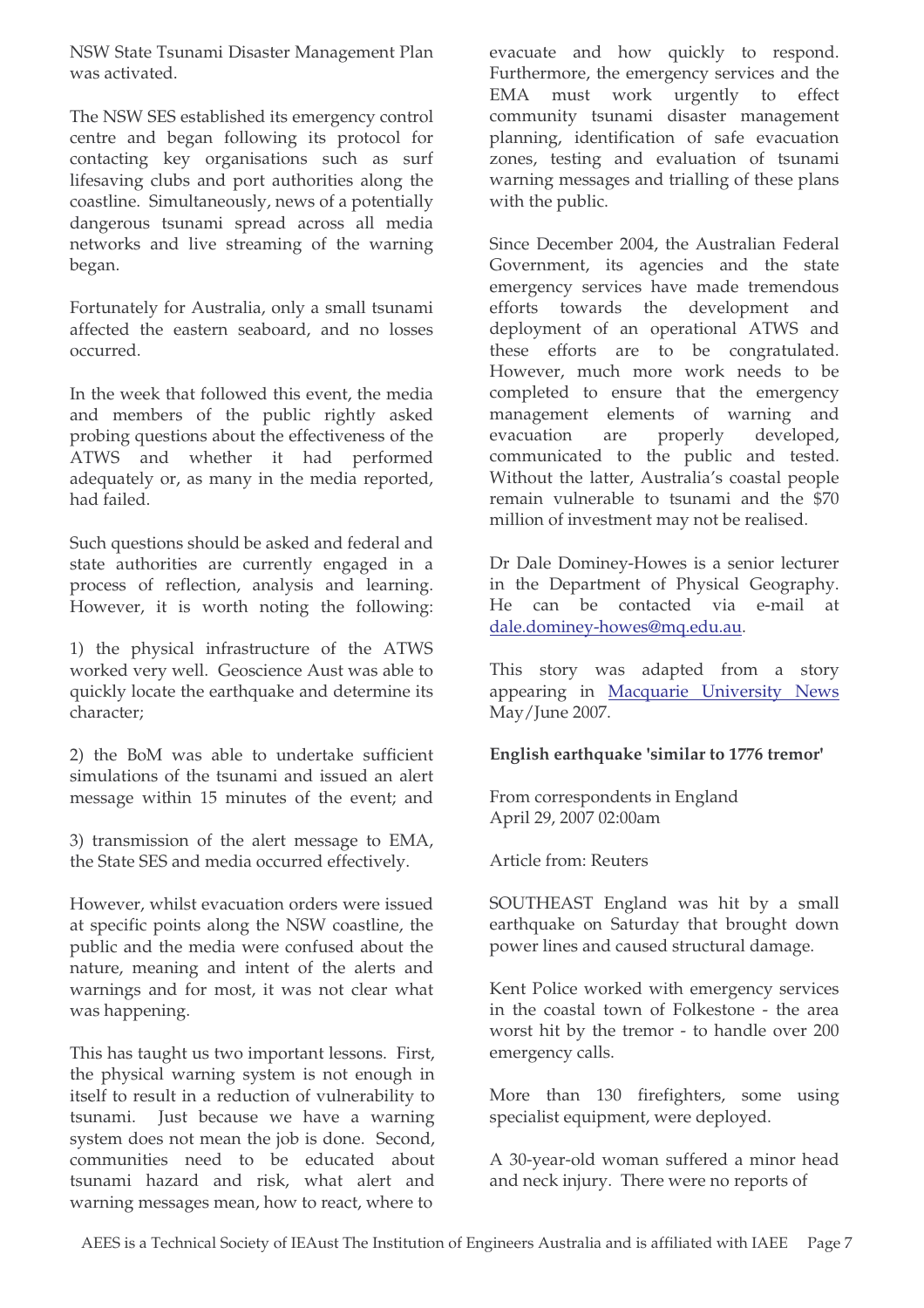serious injuries. "We can be genuinely thankful so few people were injured," said Chief Superintendent Alasdair Hope.

Experts gave differing estimates of the earthquake's strength with the US Geological Survey measuring the tremor's magnitude at 4.7 on the Richter scale while the British Geological Survey put it at 4.3. "It's similar to ones in 1950 and 1776," Dr Roger Musson of the British Geological Survey said. "We're quite fortunate that it's as small as it is."

The earthquake brought down power lines with several thousand homes affected, but EDF Energy Networks said services were quickly restored in the Folkestone and Dover areas.

After the earthquake, local residents called television stations to report feeling the ground shake, cracks appearing in homes and chimneys being brought down. "It woke me. It felt like an explosion and my bedroom started shaking backwards and forwards," Alison Reiney told Sky News. "It was a violent, violent rattle." Lorraine Muir said chimneys had come down, gas and electricity supplies were off and people were evacuated from their homes by the Salvation Army.

The earthquake had no effect on international travel services with Eurotunnel, which runs cross-channel rail links to France from its terminal near Folkestone on the English coast, running normally. A spokesman at nearby Dover, one of the busiest ferry ports in Europe, also said: "There has been no impact on ferries or on checking in."

The tremor, which struck at 0718 GMT, was the largest British earthquake since the one that hit Dudley in the West Midlands in 2002. "Damaging earthquakes are rare but not unknown in the UK, and the Kent region is one of those areas that has experienced them before," Professor Bill McGuire, the director of Benfield UCL Hazard Research Centre, said. "Two big quakes shook the Dover Straits in 1382 and 1580, reportedly causing widespread damage in adjacent areas of England and France." McGuire said the largest recent tremor in Britain was the 1931 Dogger Bank earthquake, which measured 6.1 on the Richter scale and was felt in France and Belgium."

# **Upcoming Conferences**

#### **AEES Conference**

Plans are well under way for the 2007 AEES Conference which is to be held this year from 23-25 November in Wollongong, NSW. The deadline for abstract submission has now passed and authors will be notified of acceptance by 25 July.

A formal invitation will be issued in the coming weeks, however if you would like to register your interest in attending this year's conference, please contact Sharon Anderson at srj@bigpond.net.au or visit the AEES website for further details.

# **International Symposium on Rock Slope Stability in Open Pit Mining and Civil Engineering, 2007**

This is an event organised by the Australian Centre for Geomechanics, W.A.

| Date:    | 12-14 September, 2007             |
|----------|-----------------------------------|
| Venue:   | Sheraton Perth Hotel, Perth, W.A. |
| Website: | www.slopestability07.com          |
| Email:   | christin@acg.uwa.edu.au           |

# **Society for Sustainability and Environmental Engineering (SSEE) Conference 2007**

| Date:    | $31$ Oct $-2$ Nov, 2007              |
|----------|--------------------------------------|
| Venue:   | The Sheraton, Perth, W.A.            |
| Website: | www.keynotewa.com/ssee-07/index.html |

The Society for Sustainability and Environmental Engineering (SSEE) is staging a major conference in Perth on engineering sustainability. With an expected audience of over 400 delegates, the Conference has been designed for engineers and scientists practising across Government and private sectors including minerals and petroleum, industrial, energy, water, infrastructure, urban development and environment. The conference is geared to appeal to all engineering disciplines, not just environmental engineering. Moreover, as a

Technical Society within Engineers Australia, the SSEE draws membership from non-engineering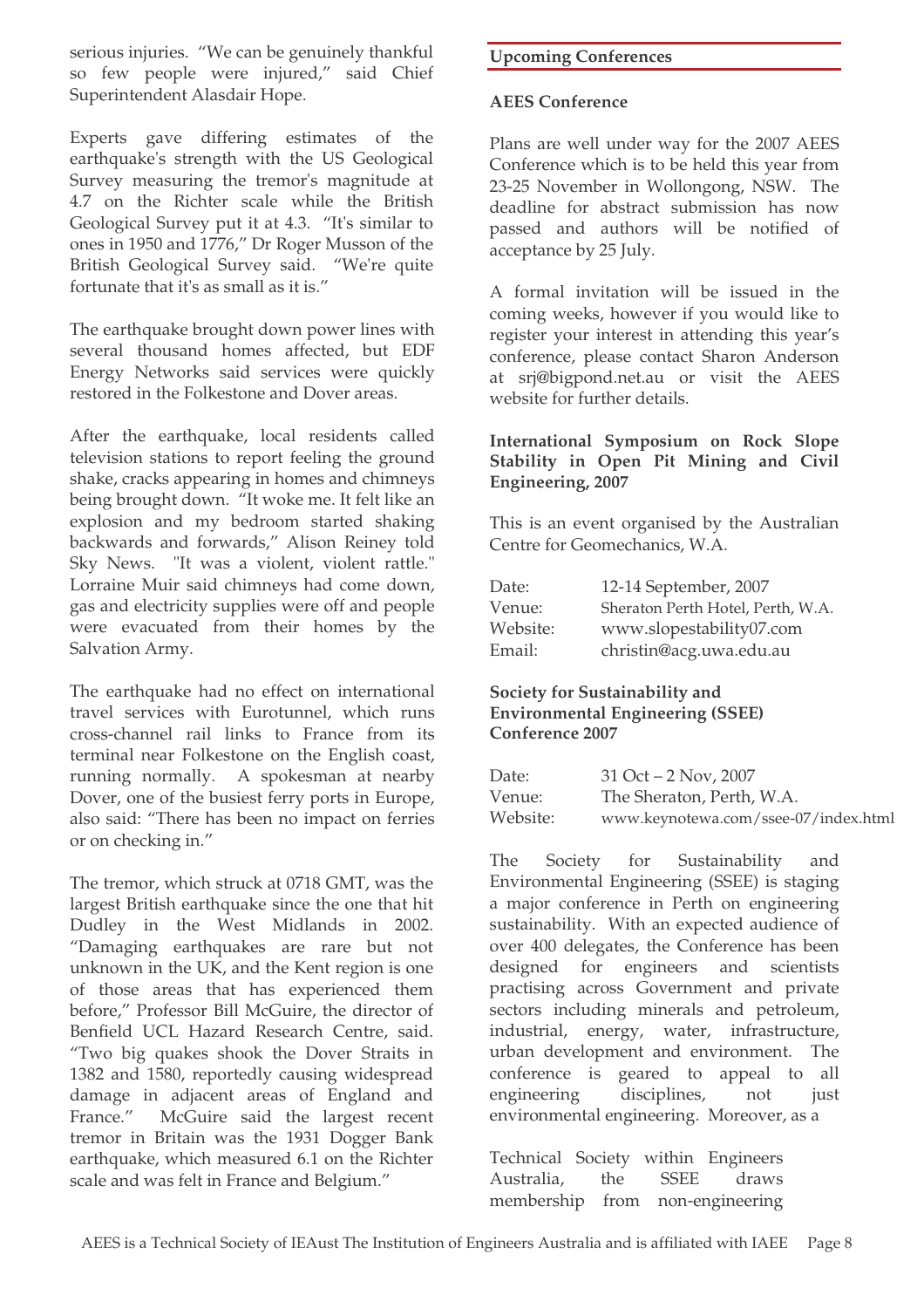disciplines such as environmental scientists, social scientists and planners.

Engineers Australia is a major sponsor of this conference and Rolfe Hartley (National President of Engineers Australia) is an invited speaker.

The conference will feature the contribution of engineers in addressing climate change, sustainability, innovation, etc.

#### **4th International Seminar on Deep & High Stress Mining, 2007**

This is an event organised by the Australian Centre for Geomechanics, W.A.

| Date:    | 7-9 November, 2007                 |
|----------|------------------------------------|
| Venue:   | Novotel Langley Hotel, Perth, W.A. |
| Website: | www.deepmining07.com               |
| Email:   | christin@acg.uwa.edu.au            |

#### **International Conference on Modern Design, Construction & Maintenance of Structures (MDCMS 2007)**

This event is jointly organised by the Department of Civil & Environmental Engineering, The University of Melbourne and Institute of Building Science and Technology (IBST), Vietnam. Papers on engineering for natural hazards including earthquake engineering, structural engineering, protective technology, structural dynamics, health monitoring of infrastructure, mechanics, materials and construction technology are all welcome.

| Date:  | 10-11 December, 2007                  |
|--------|---------------------------------------|
| Venue: | <b>Institute for Building Science</b> |
|        | & Technology (IBST)                   |
|        | Hanoi, Vietnam                        |
| Email: | t.ngo@civenv.unimelb.edu.au           |

Abstracts and enquiries should be directed to: t.ngo@civenv.unimelb.edu.au or info@mdcms2007.org. Although the submission of abstracts is overdue, late submissions will be considered.

# **Australasian Structural Engineering Conference 2008**

| Date:    | $26 - 27$ June 2008             |
|----------|---------------------------------|
| Venue:   | The Sebel Albert Park, Melb.    |
| Website: | www.asec2008.com                |
| Email:   | asec2008@meetingplanners.com.au |

Conference Themes:

- Turning theory into practice
- The practice of structural engineering
- Sustainable structural engineering
- Lessons from failures

#### **The 14th World Conference of Earthquake Engineering, 2008**

| Date:    | 12-17 October, 2008             |
|----------|---------------------------------|
| Venue:   | Beijing                         |
| Website: | www.14wcee.org                  |
| Email:   | asec2008@meetingplanners.com.au |

This is an event of the International Association of Earthquake Engineering (IAEE) and abstract submissions are invited from earthquake engineering participants from all over the world. Abstracts are due by 1 October 2007. For further details please visit their website.

#### **Recent Publications**

#### **Loading on Structures**

Special Issue of the *Electronic Journal of Structural Engineering* published in March 2007. (Ed. N. Lam, P. Mendis and T.Ngo)

This special issue contains review articles covering the important topics of *fire*, *earthquakes*, *wind*, *waves*, *blasts and impact*. In addition, there is an article devoted entirely to load-rating of bridges and a paper introducing the regulatory framework for Australia. The review articles are presented in such a manner that they will be of benefit to practising engineers with no prior specialized knowledge on the respective disciplines and to researchers looking for a compact state-of-the-art review.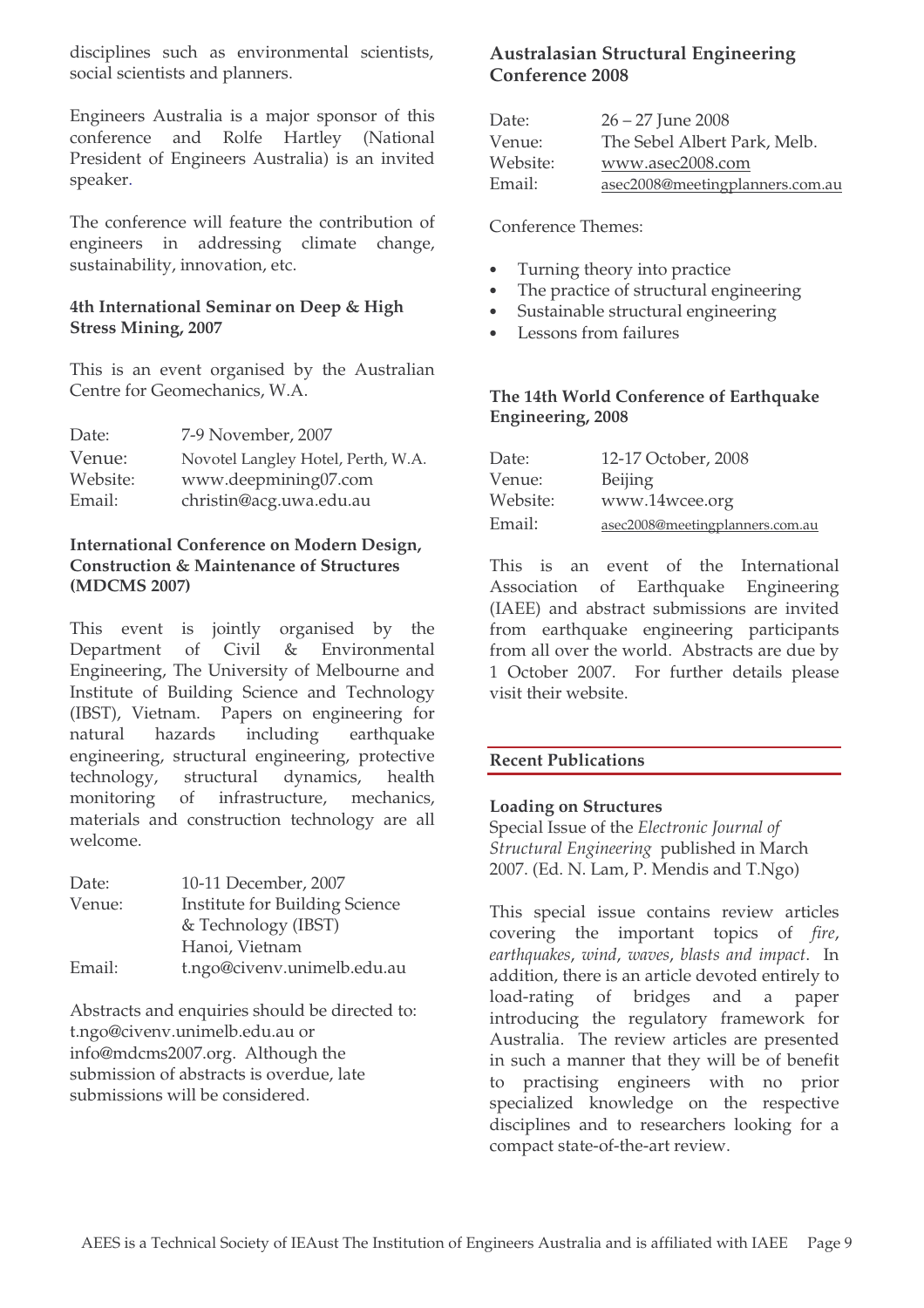This special edition contains the papers entitled :

*Actions on Structures : Regulations and Standards* L.Pham

*Designing Against Fire* I.D. Bennetts and I.R. Thomas

*Calculation of Earthquake Actions on Building Structures in Australia* NTK Lam, BA Gaull and JL Wilson

*Wind Loading on Tall Buildings* P. Mendis, T. Ngo, N. Haritos, B. Samali, J. Cheung and A. Hira

*Introduction to the Analysis and Design of Offshore Structures* N. Haritos

*Load Rating of Impaired Bridges Using a Dynamic Method* B. Samali, J. Li , K.I. Crews and M. Al-dawod

*Blast Loading and Blast Effects on Structures – An Overview* T. Ngo, P. Mendis, A. Gupta and J. Ramsay

*A Review of Blast and Impact of Metallic and Sandwich Structures* F. Zhu and G. Lu

All papers can be downloaded free from website: www.ejse.org/Main.htm

#### **Possible reference book**

Title: Sumatra: Andaman Earthquake and Tsunami 26 December 2004 Author: Sujit Dasgupta Format: Paperback Physical description: 240pp, tables, figures

Synopsis:

Introduction/Sujit Dasgupta. I. Earthquake: 1. A preliminary report on investigation of effects of the Sumatra - Andaman Earthquake of 26 December 2004 in Andaman and Nicobar Islands/K.N. Mathur, S.K. Ray, S. Sengupta, Prabhas Pande and Sujit Dasgupta. 2. Macroseismic survey in Andaman and Nicobar Island in the aftermath of the great earthquake of 26 December 2004/A.K. Ghosh Roy, S. Bardhan, P. Jana and S.R. Basir. 3. Analysis of satellite data for detection of changes in coastal

geomorphology of Andaman - Nicobar Islands due to 26 December 2004 earthquake/D.P. Das, S.S. Ghosh, D. Chakraborty and K. Pramanik. 4. 26 December 2004 earthquake: coseismic vertical ground movement in the Andaman Islands/Sumit Kumar Ray and Anshuman Acharyya. 5. Bathymetry and magnetic observations along Andaman Arc-Trench gap in the post-earthquake scenario of 26 December 2004/R. Sengupta and 12 others. 6. Seismotectonics of the Andaman - Nicobar region: constraints from aftershocks within 24 hours of the great 26 December 2004 earthquake/Sujit Dasgupta, Basab Mukhopadhyay and A. Acharyya. 7. Aftershock investigation of the 26 December 2004 Sumatra-Andaman Islands earthquake/O.P. Mishra, G.K. Chakraborty and O.P. Singh. II. Tsunami: 8. Tsunami survey in the Andaman-Nicobar group of Islands/T. Ghosh, P. Jana, T.S. Giritharan, S. Bardhan, S.R. Basir and A.K. Ghosh Roy. 9. Tsunami survey in the Srikakulam-Pulicat segment, Andhra Pradesh/M. Raju, B.K. Bhandaru, V. Singaraju and B.M. Shah. 10. Tsunami survey in the Chennai - Nagapattinam segment, Tamil Nadu coast/R. Srinivasan and K. Nagarajan. 11. Tsunami survey in the Nagapattinam - Kanyakumari segment, Tamil Nadu coast/B. Kanishkan and B. Lakshminarayanan. 12. Tsunami survey in the Kanyakumari - Cochin segment in parts of Tamil Nadu and Kerala/K. Jayabalan and U. Durairaj. Appendix I: Locality index.

This book may be purchased from:

Akhil Books Pty Ltd 4675/21 Ganpati Bhawan, Ansari Road, Daryaganj, New Delhi-110002, (INDIA) Website: www.akhilbooks.com E-mail: info@akhilbooks.com

#### **Latest book on Tsunami in the Pacific and Indian Oceans**

Some of you will be interested in this latest book on Tsunami in the Pacific and Indian oceans. Also published in Pageoph.